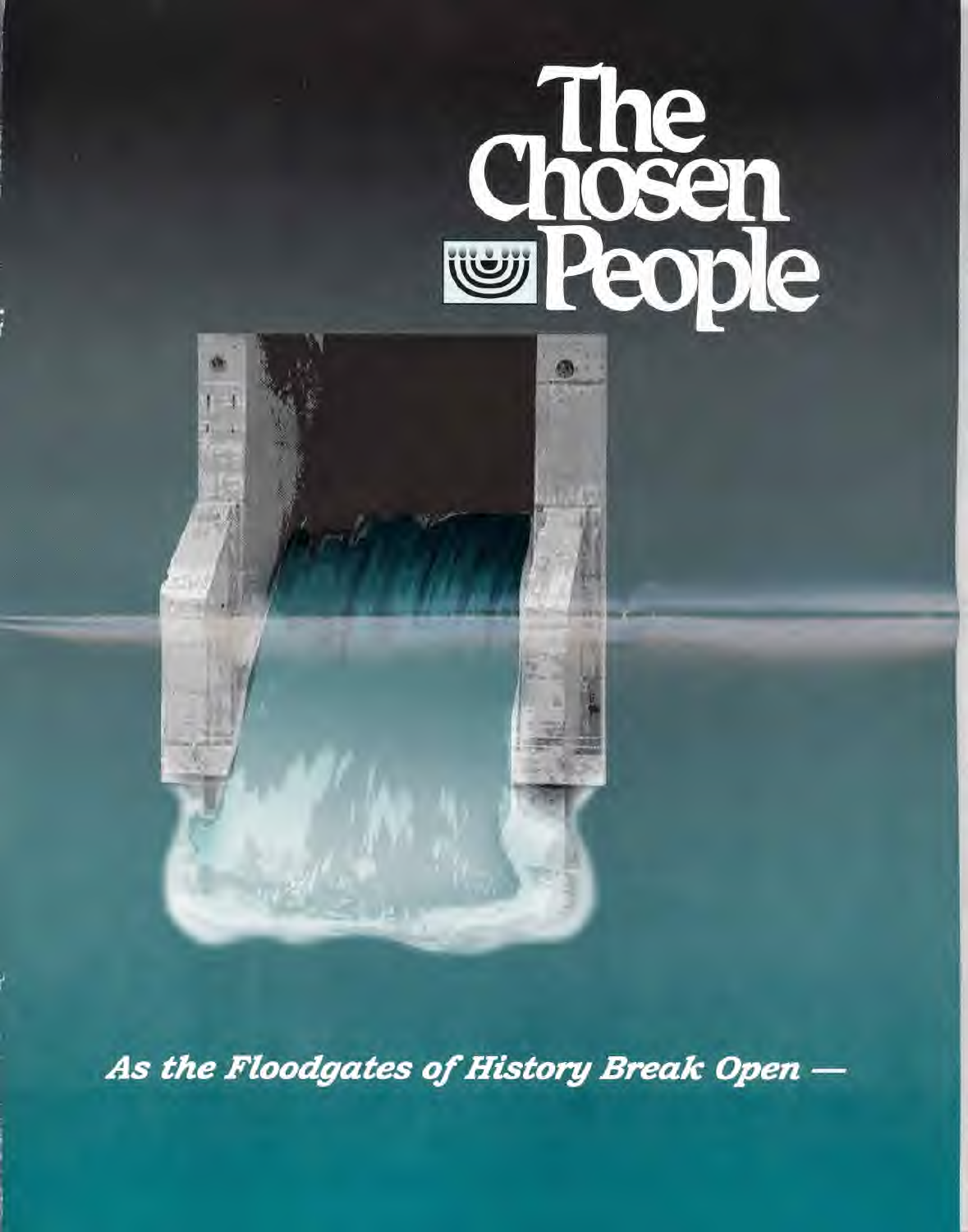



*New believers are following Jesus' command*  in *baptism.* 

ix months ago we launched SHALOM 2000 — a bold plan to reach the top 11 countries that contain more than 94 percent of the world's Jewish population.

SHALOM 2000 calls for planting many new congregations, adding new staff and taking advantage of every new opportunity to reach Jewish people for the Messiah.

After 100 years of ministry, it's also a good time to look at how we're doing. Here's a brief progress report to inspire and challenge you.

# **SHALOM 2000.**

### *Shaking the streets of L.A.*

This year, we welcomed missionary Don Meecha to the staff of Chosen People Ministries in Los Angeles.

Don's birth parents were Jewish, but he was adopted by a Catholic family. He didn't discover his Jewish heritage until he was 23.

During Bible college Don noticed his ministry to Jewish people seemed especially fruitful. He then attended Chosen People Ministries' STEP (Summer Training and Evangelism Program) in 1992, which cemented his calling to Jewish ministry.

During that STEP, Don and CPM missionary James Fox weresharing the Gospel with a Jewish man who was arguing against the Gospel and angry at God. "In the end," said Don, "he did accept the Messiah. He was crying, and there was a crowd of people standing all around. It was one of the most emotional experiences I have ever seen in my life."

Don is excited about future ministry in Los Angeles, including evangelistic outreaches in Jewish areas of the city. He will also work to motivate local churches to get involved with Jewish evangelism. Los Angeles currently leads the development of a standardized volunteer program for CPM that can be used in any city.

### *Bringing a blessing to Brazil.*

Eduardo Loewenthal, our volunteer and potential missionary to Brazil, is establishing a CPM branch in Sao Paulo. In April, Eduardo and our missionary from Argentina, Roberto Passo, coordinated a large evangelistic outreach there. A Bible study was begun from that outreach. Of Sao Paulo's 18.3 million people, 250,000 are Jewish.

### *Evangelism times two — worldwide.*

Our Summer Training and Evangelism Program (STEP) goes international this year, with training sessions planned for both Chicago and Germany. From those two locations, participants will join outreach teams going to the U.S., Canada, Brazil, Argentina, France, Germany, Latvia, Belarus and Ukraine.

### *Ukrainian outreach multiplies.*

Established in the early 199 our congregation of Jewish believers in Kiev, Ukraine has become an avenue to Jewish evangelism. Congregation members and staff in Kiev coordinate evangelistic outreaches to other cities in Ukraine and Russia, an area with close to 750,000 Jewish people.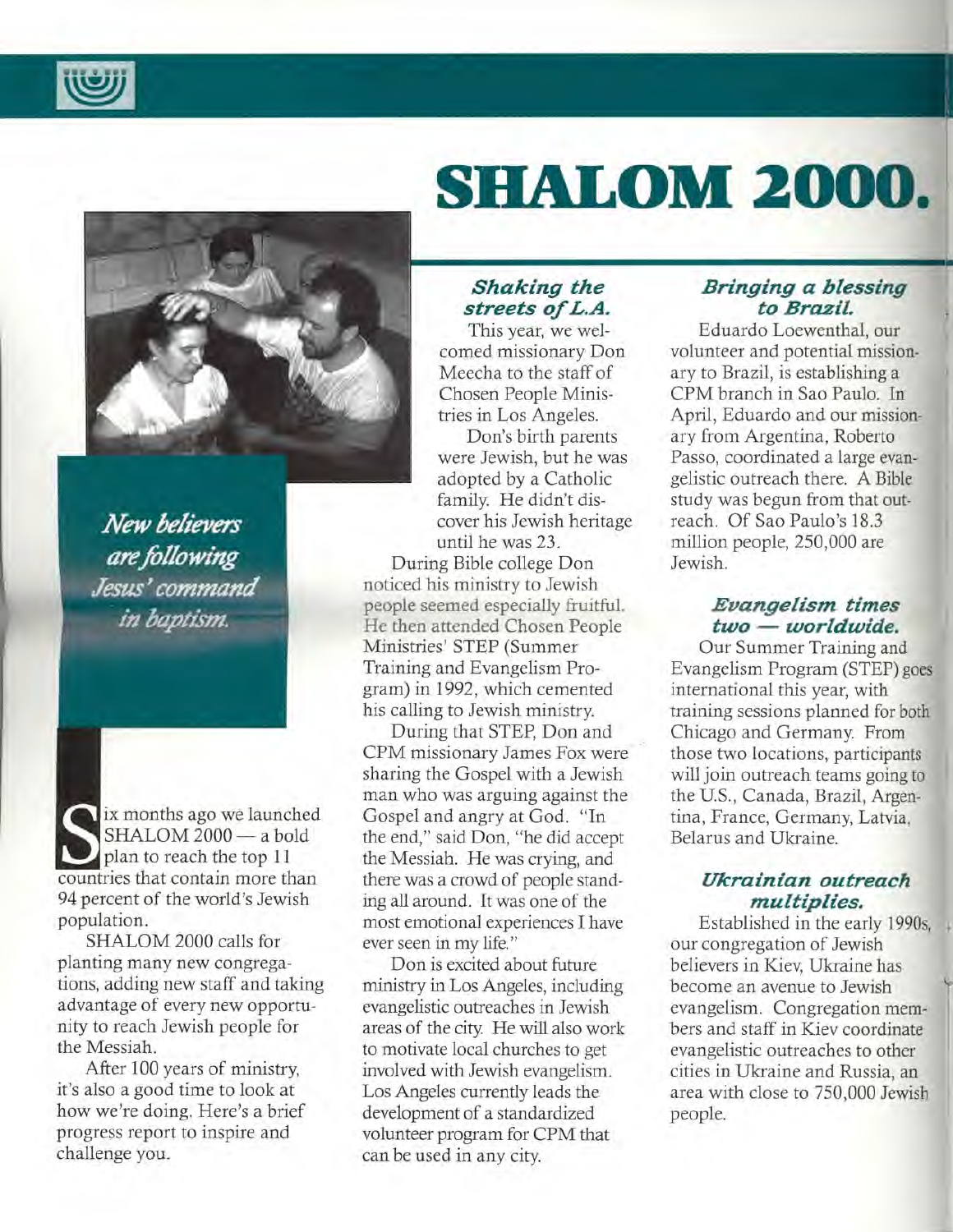# *A progress report from the front lines of evangelism.*

### *What's ahead between now and December.*

*Israel:* Beit Sar Shalom, CPM's congregation in Israel, is growing and maturing dramatically. Services are filled to capacity and it's time to establish another location for ministry.

Our only missionary in Israel, Albert Israeli, cannot keep up with the demanding schedule of witnessing, discipling, leadership training and evangelistic outreaches by himself. We hope to place another missionary in Israel by the end of the year.

*The Pacific Rim:* CPM President Sam Nadler plans to visit Australia this fall to establish contacts, assess ministry opportunities and begin planning for a new CPM work there. A Jewish believer in Australia writes to us:

*"I have been involved in outreach to the Jewish community for the past 27 years. But I am now 64 and not as energetic as I once was. I am looking over my shoulder, so to speak, to the younger ones and finding none to carry on the work."* 

About 100,000 Jewish people live in Australia. Most have never been touched by a solid and consistent witness for Jesus our Messiah.

Brazil: We want to solidify the work begun this year in Sao Paulo by adding Eduardo Loewenthal as a full-time missionary.

### *Please pray as we work to achieve these four critical SHALOM 2000 goals:*

- *I. Establish a CPM work M every nation with a Jewish population of Ix, 000 or more.*
- *2 Select and commission 20 new missionaries to key North American cities.*
- *3 Expand our staff in \_Israel by 20 missionaries*
- *Locate 20 new missionaries to other key*  countries around the world.

*You can also help with a .special gfft now for this bold evangelistic outreach.* 



*Shalom 2000 is bringing the joy of ftiffilled faith to Jewish people worldwide.* 



*Sam Naito; President Chasm People Ministth:\$* 

## *As the Floodgates of History Break Open.*

A year ago, I was convinced that the Spirit of God was moving in a special way among Jewish people all over the world. Today, I'm more convinced than ever.

Just look around. Our ministry in Israel is bursting at the seams. The congregation in Kiev is sending out missionaries in their own country and abroad. STEP summer outreaches are training twice as many evangelists as last year!

These are exciting, historic days.

But halfway through our centennial year, it's a good time to examine ourselves and our ministry. David's request as recorded in the Psalms is our own:

"Search me, 0 God, and know my heart; test me and know my anxious thoughts." (Psalm 139:23)

It's my prayer this month as we pause to see where we are and seek divine guidance for how we should proceed - that we will know God's presence in a fresh way. Thank you for your faithfulness in prayer as we face the second half of this incredible centennial year.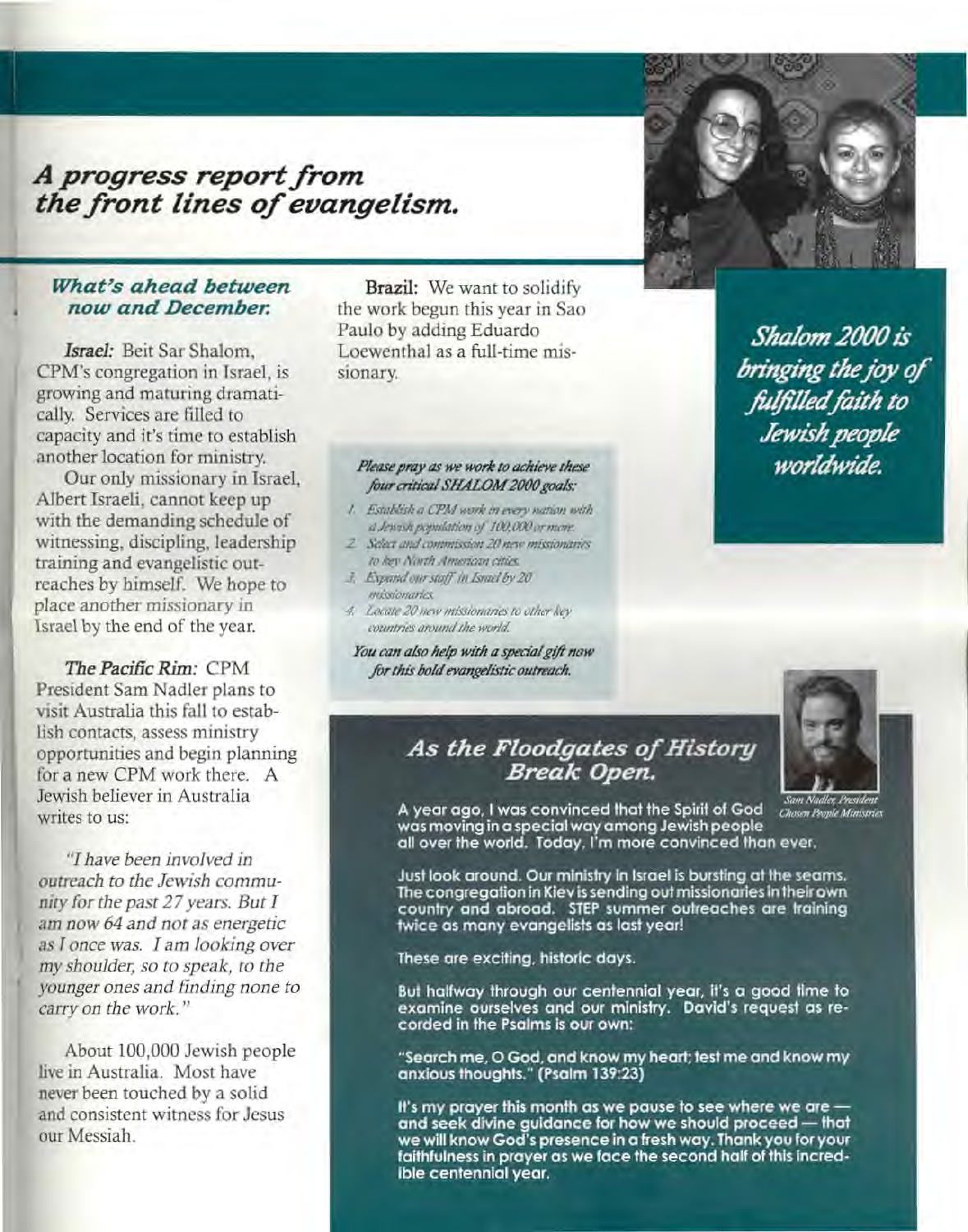

n a sultry afternoon last July, 60-year-old Simon Epstein joined other Russian Jewish immigrants resting on benches along the Brighton Beach Boardwalk in New York City.

Nearby, a Chosen People Ministries STEP (Summer Training and Evangelism Program) team had also convened on the boardwalk. Despite unbearable heat, they danced and sang to the Jewish folk music they played on their guitars. STEP volunteer Vladimir Pikman chose Mr. Epstein out of the crowd.

Not that Simon stood out. In

fact, he was *very* much like thousands of other Russian Jews who had converged on that part of New York. He had come to America two years before from

Leningrad with his wife and two daughters. His English was still quite limited. And though he had attended synagogue back home in Leningrad, he didn't consider himself exceptionally devout.

### *Outreach team speaks the language.*

Vladimir was quite different. Like several of his friends on the STEP team, he was from Kiev, Ukraine and had come to know the Messiah through the Chosen People outreach there. Now they

were in the US. for training in Jewish evangelism.

Vladimir and the others had no trouble communicating with the Russian immigrants. Many were open to hearing about the Gospel.

### *The Bible —just another pretty book.*

Simon was interested, too. As he and Vladimir chatted on the street, Simon explained that he had heard a lot about the Bible but had never read through it. "Once," he said later, "I read a children's Bible. To me, it was just a pretty book. But Vladimir

Simon. That evening, he responded to missionary Stewart Weinisch's simple salvation message.

"At the moment of salvation," said Simon, "I wasn't thinking about what my family would say. When I came home that night and told my wife, she wasn't against it. She was actually happy for me!"

Simon has faithfully attended the Bible study since his first night.

### *Acting out his faith on stage.*

Simon has also made his acting debut since he started

attending the study. Our Russian-speaking missionary, Lydi Wechsler, translated a Purim pla into Russian to celebrate the Fe of Esther. She convinced Simon to take the part of King Ahasuerus,

**FINDING JESUS IN A STRANGE**  *The Messiah's love needed no interpretation.*  LAND.

> was very persuasive. Everything he told me about the Scriptures I really believed — and I liked it!"

### *Simple salvation message transforms a life.*

Vladimir invited Simon to the Russian-language evening Bible study in Brooklyn. He knew that Simon could face stiff opposition just for coming, especially from New York's Orthodox Jewish community. But that didn't stop

Queen Esther's husband.

The play was presented at the Bible study during their Purim celebration. Simon later confessed to a bad case of stage fright. But that night, attendance almost doubled. Twenty-five unsaved Russian Jewish people came and the play received rave reviews.

Simon explains that faith in Jesus has changed his life. "I have more peace than before," he said. "I had situations that made me anxious, but now I have the strength to overcome them."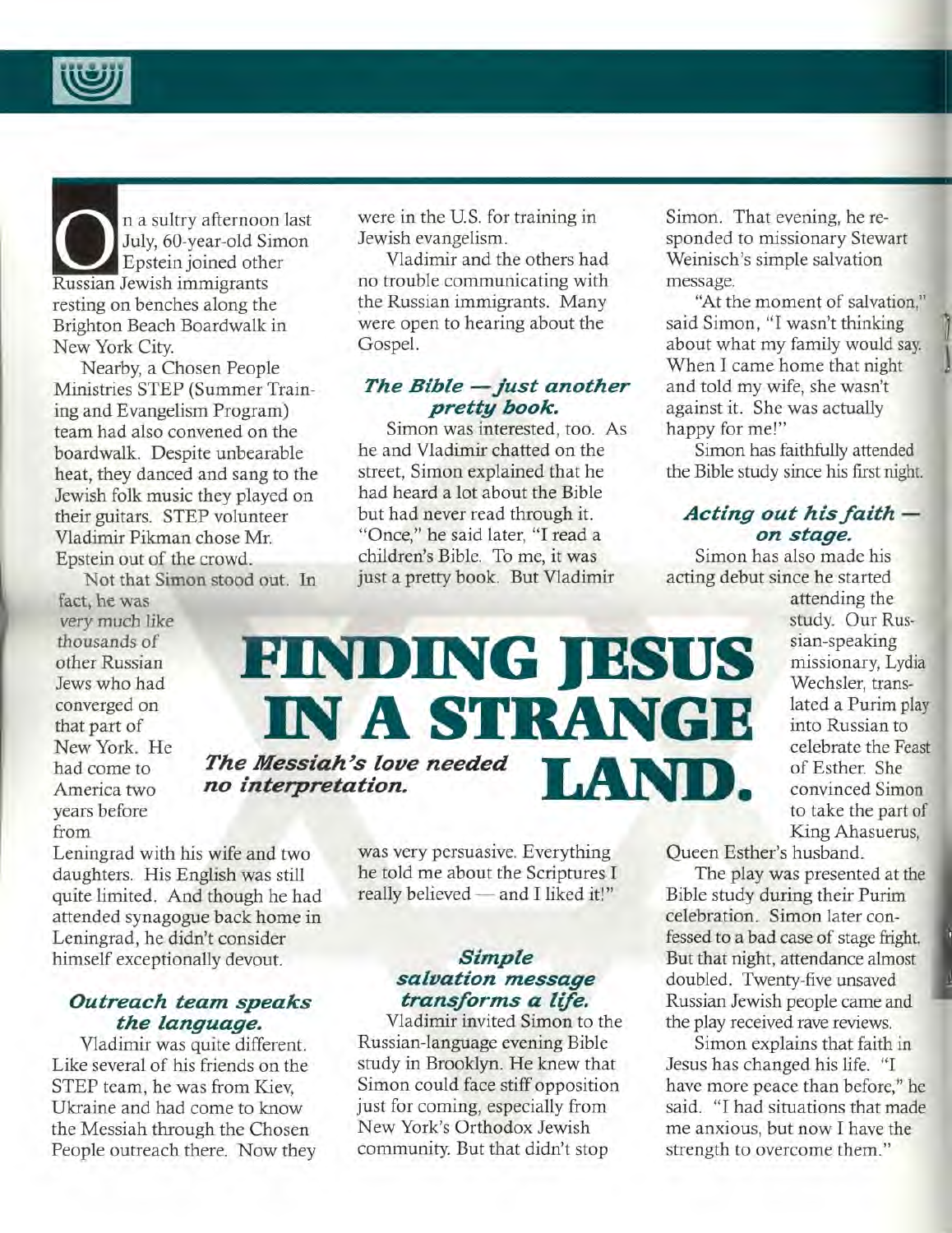*Summer is an excellent seasonfor evangelism since people emergefrom behind closed doors to enjoy the warmth and sunshine.* 



**It wasn't meant to be an evangelistic film and we don't endorse the movie. But believers can use the Academy-awardwinning film** Schindler's List as an evangelistic door-opener whether they've seen it or not.

Try using the film as a conversa**tion-starter. Ask questions like, "Can you imagine the strength of character and faith it took to survive the Holocaust'?" That's a natural starting point to explain how believers live through tough experiences, or how they can shed their bitterness through the Messiah.** 

Of course, that doesn't mean Jewish believers can forget the Holocaust any more than nonbelievers. The difference is in the forgiveness. We need to model that distinct difference.

The Holocaust ofSchindler's List is like many painful situations in life. It is the horrible result and the ongoing human dilemma of sin in the world. But how do we witness to people who have lived through such sorrow? You cry with them. You mourn with them. And out of that relationship you can also share the eternal hope believers have in Yeshua (Jesus) our Messiah.

photo: Steve Burns

*nadimir Pikman is a young, energetic and dedicated witness to the Good News ofour Messiah.*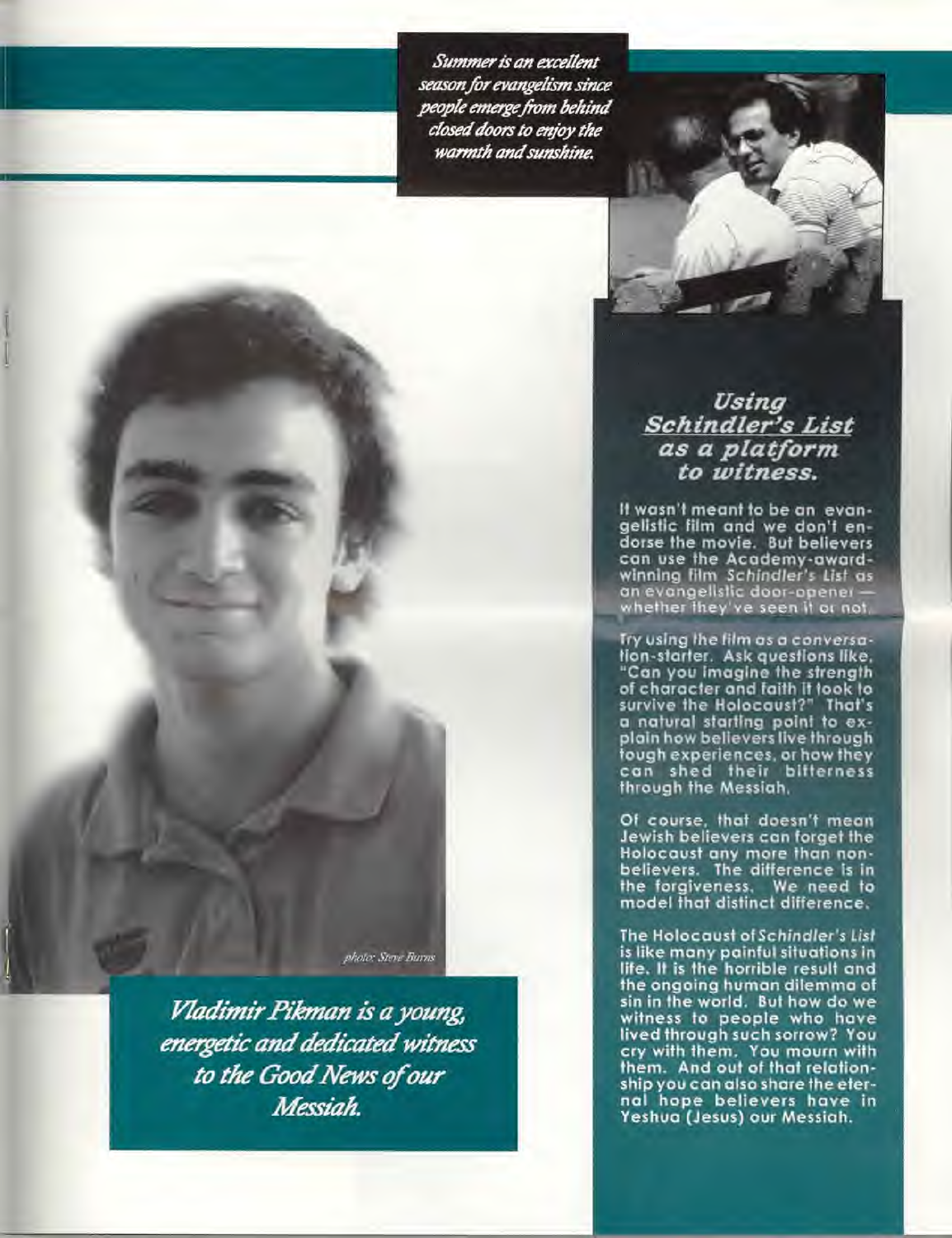

# **GOD'S POWER FOR** *President, Chosen People Ministries* **GOD'S** *PURP* **OSE•**

by Sam Nadler<br>President, Chosen People Ministries



*Shating Jesus, our Messiah, is a privilege for all believers.* 

Thus, for my part, I am<br>
eager to preach the gospe<br>
to you also who are in<br>
Rome. For I am not ashamed of eager to preach the gospel to you also who are in the gospel, for it is the power of God for salvation to everyone who believes, to the Jew first and also to the Greek." *(Romans 1:15, 16 NASB)* 

When Paul thought of Rome, his mouth watered. Oh, not for the sensual delights of that pagan city, nor for the scientific interests of its engineering accomplishments, but for the great opportunity to further the Gospel. There, at the center of worldly power, the True Power of God would be seen in contradiction to what the world had to offer. Thus, Paul declares he is "eager to preach the gospel to you also who are in Rome." *(Romans 1:15)* 

Paul never felt that he was less adequate to proclaim the Messiah, Jesus, even in Rome. For Paul, the Good News was the

# **Why is "to the Jew first" so important?**

"To the Jew first" is so important simply because it's the Scriptural pattern set in Romans 1:16. It's God's plan for evangelism.



That doesn't mean Christians shouldn't witness at all until they've first witnessed to every Jewish person. The "Great Commission" in Matthew 28:19 applies to all believers, both Jewish and Gentile. And of course there is no distinction between the two. *(Romans 3:22,23)* 

Giving the Gospel "to the Jew first" simply means that God has established an order. He chose Israel in love. And God still has not cast off His people. (Romans 11:2)

very power of God. Thus he was an "adequate servant of the new covenant." *(2 Cor. 3:6)* Our adequacy isn't from our Jewishness, education or family pedigree, but because the Gospel is God's power to all who believe.

### *Power with purpose and priority.*

Leopold Cohn and his son, Joseph, saw thousands saved during their lifetimes. The establishment of a Jewish work was a living demonstration of God's power. Very few wanted such a work — certainly none in the Jewish community — but God desired Jewish people to hear the Gospel.

Even today, God is still performing His miracles, for the Gospel is still God's power. Yes, and still "to the Jew first." God's power has not diminished, nor His burden for "the lost sheep of the house of Israel." Lest someone think God has "rejected His people whom He foreknew" *(Romans 11:2),* He still wants His faithfulness and righteousness proclaimed by giving the Gospel "to the Jew first."

If the Gospel is still "God's power of salvation to everyone who believes," why is it that so many believers do not enjoy His power? Because they are not using it for His purpose or with His priority.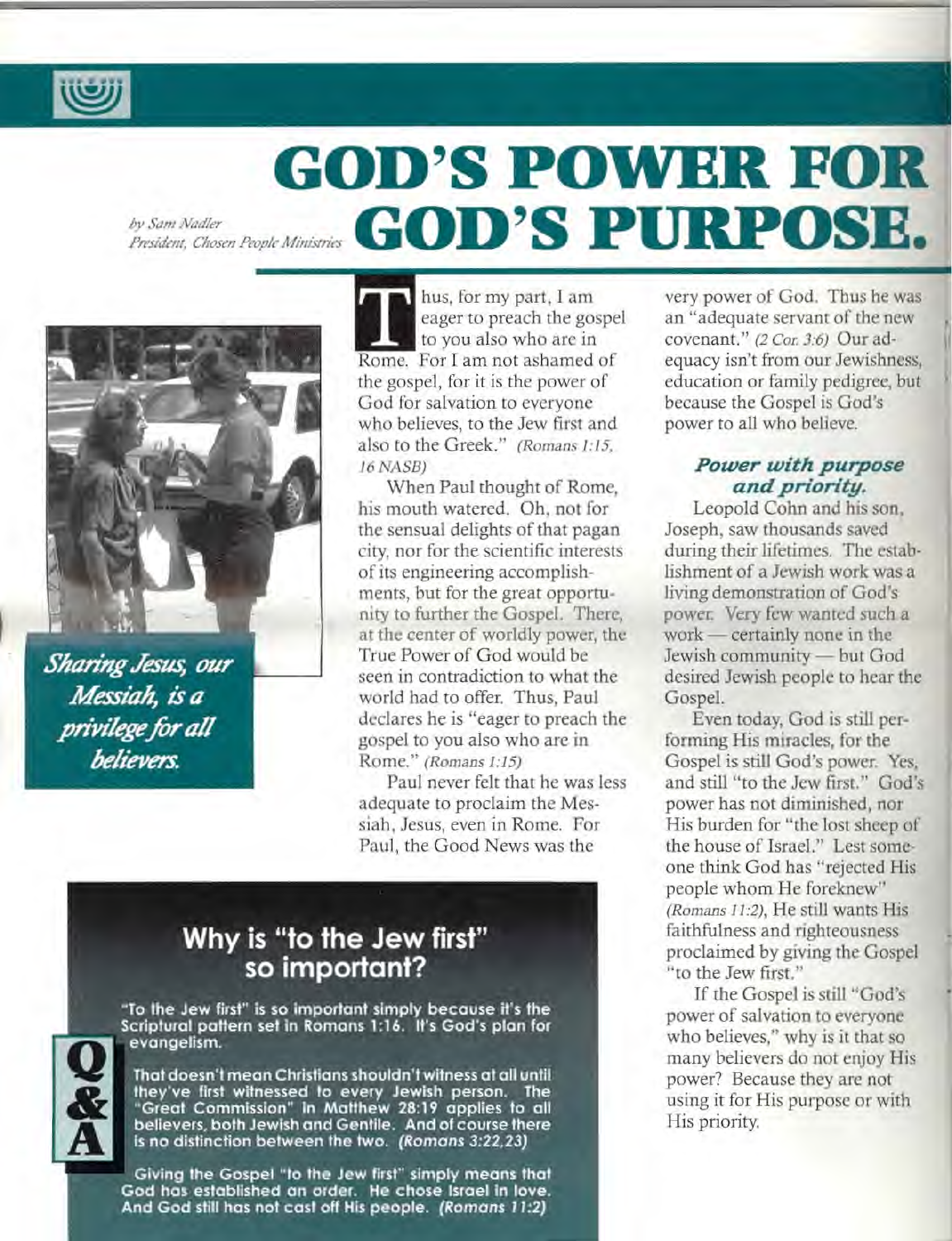

*The foundation for our adequacy as bearers of the "Good News."* 

### *God's perspective on power.*

**NE** 

The purpose of His power is simple: "for salvation." (Romans 1:16) God would have us desiring and diligently sharing Jesus with the lost world, so that we might experience His power. His power is for His purpose, not ours.

### *Is salvation still "to the Jew first?"*

Also, the priority of His power is simple and still the same: "to the Jew first." Those who avoid or neglect sharing the Gospel with Jewish people are not experiencing all the power that God wants to express through them.

Chosen People Ministries is even now experiencing a great blessing of His power for His purpose and with His priority. As we work towards SHALOM 2000, we do so with confidence. No matter what country, we know that the Gospel is still "the power of God for salvation to everyone who believes," and yes, still "to the Jew first."

*Scripture is a great place to begin skating yourfaith with a Jewish fiend* 



*photo.. Doug Easton* 

### *GOOD NEWS...BAD NEWS... PRAYER NEWS*

Please use these news briefs as a basis for prayer and thanksgiving.

### ORTHODOX ASK CPM TO STOP "DOORBELLING."

Orthodox rabbis representing the Canadian Jewish Congress in Montreal have asked Chosen People Ministries to discontinue door-to-door evangelism. Missionary Percy Johnson contacted the Canadian Jewish Congress citing inaccurate information in an article in the Canadian Jewish News about CPM congregation She'ar Yashuv. CPM will maintain a sensitive approach to the Jewish community of Montreal, without repressing evangelistic outreaches.

#### "HOUSE OF REFUGE" APPROVED IN ISRAEL.

For the first time ever, Israel's government has granted nonprofit status for Messianic Jews to build a "house of refuge." This kind of halfway house will take in Jewish believers during times of trouble, since Messianic Jewish people in Israel are often persecuted and sometimes even evicted from their homes for their faith in Jesus. This is an effort of the Messianic community of the Sharon area which includes CPM's congregation Beit Sar Shalom. Pray that the architectural plans will be approved and building permits will be authorized.

### MESSIANIC "WELCOME WAGON" COMES TO FLORIDA.

Chosen People Ministries in south Florida is developing new approaches to generate unsaved Jewish contacts. Beginning in April, missionary Winn Crenshaw placed ads in the "personal" sections of local newspapers offering a free New Testament to any Jewish person who answered the ad. About half of the papers' readers are Jewish in an area with the second highest Jewish population in the United States.

Winn has also obtained the names of new Jewish residents in the area. He plans to personally visit those homes with a "welcome wagon" type of gift that includes Gospel tracts and information concerning our Messianic fellowship. Pray that he will be successful in bringing unsaved Jewish people to the fellowship.